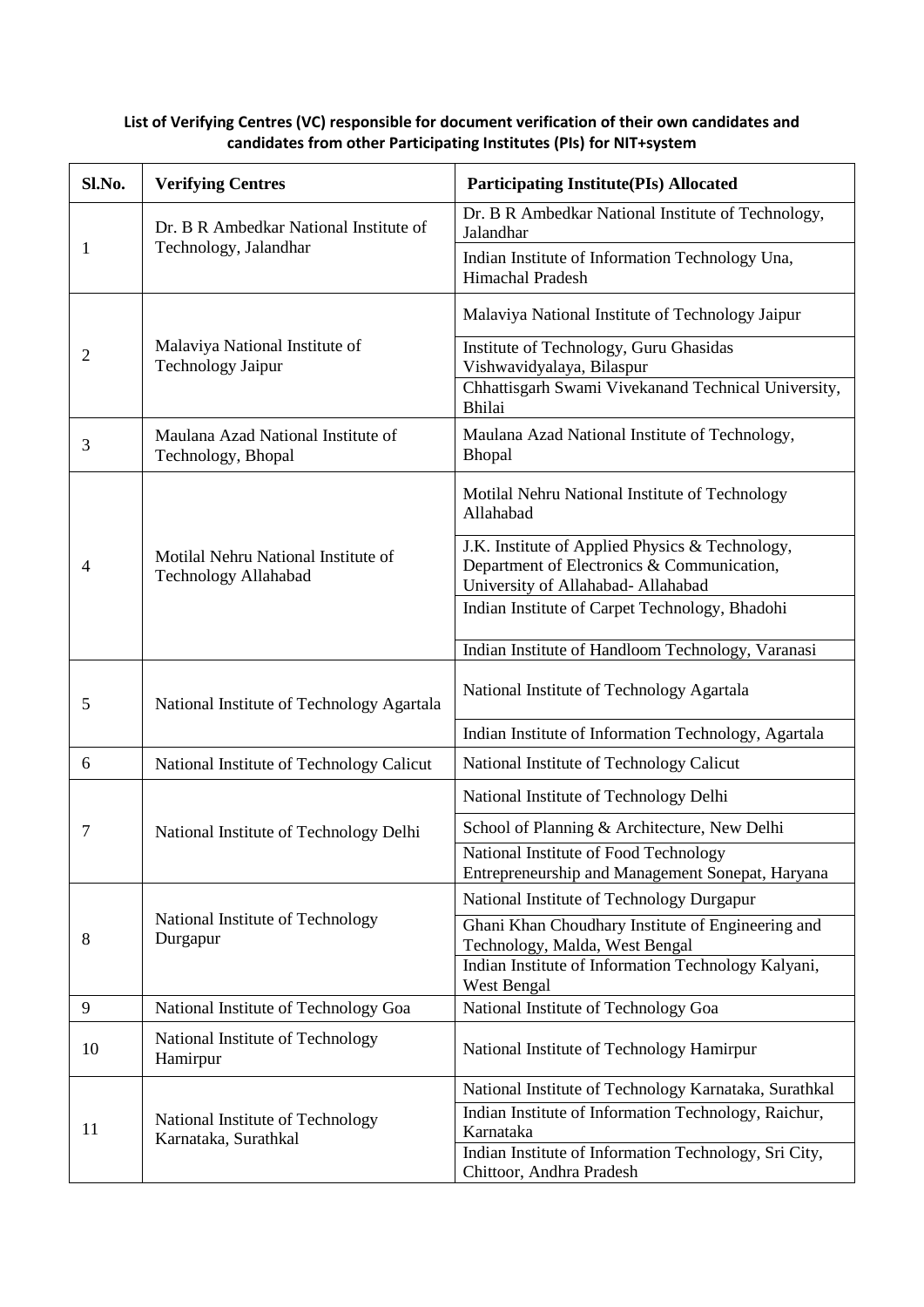| 12 | National Institute of Technology                 | National Institute of Technology Meghalaya                                                           |
|----|--------------------------------------------------|------------------------------------------------------------------------------------------------------|
|    | Meghalaya                                        | North-Eastern Hill University, Shillong                                                              |
| 13 | National Institute of Technology<br>Nagaland     | National Institute of Technology Nagaland                                                            |
|    | National Institute of Technology Patna           | National Institute of Technology Patna                                                               |
| 14 |                                                  | National Institute of Foundry & Forge Technology,<br>Hatia, Ranchi                                   |
|    |                                                  | Indian Institute of Information Technology, Ranchi                                                   |
|    |                                                  | Indian Institute of Information Technology, Bhagalpur                                                |
| 15 | National Institute of Technology<br>Puducherry   | National Institute of Technology Puducherry                                                          |
|    |                                                  | National Institute of Technology Raipur                                                              |
| 16 | National Institute of Technology Raipur          | International Institute of Information Technology, Naya<br>Raipur                                    |
| 17 | National Institute of Technology Sikkim          | National Institute of Technology Sikkim                                                              |
| 18 | National Institute of Technology                 | National Institute of Technology Arunachal Pradesh                                                   |
|    | Arunachal Pradesh                                | North Eastern Regional Institute of Science and<br>Technology, Nirjuli (Itanagar), Arunachal Pradesh |
| 19 | National Institute of Technology,<br>Jamshedpur  | National Institute of Technology, Jamshedpur                                                         |
|    | National Institute of Technology,<br>Kurukshetra | National Institute of Technology, Kurukshetra                                                        |
| 20 |                                                  | Indian Institute of Information Technology Sonipat,<br>Haryana                                       |
|    | National Institute of Technology, Manipur        | National Institute of Technology, Manipur                                                            |
| 21 |                                                  | Indian Institute of Information Technology, Manipur                                                  |
| 22 | National Institute of Technology,<br>Mizoram     | National Institute of Technology, Mizoram                                                            |
|    |                                                  | School of Engineering & Technology, Mizoram<br>University, Aizawl                                    |
| 23 | National Institute of Technology,<br>Rourkela    | National Institute of Technology, Rourkela                                                           |
|    |                                                  | International Institute of Information Technology,<br>Bhubaneswar                                    |
|    |                                                  | Institute of Chemical Technology, Mumbai-IOC<br>Odisha Campus, Bhubaneshwar, Odisha                  |
| 24 | National Institute of Technology, Silchar        | National Institute of Technology, Silchar                                                            |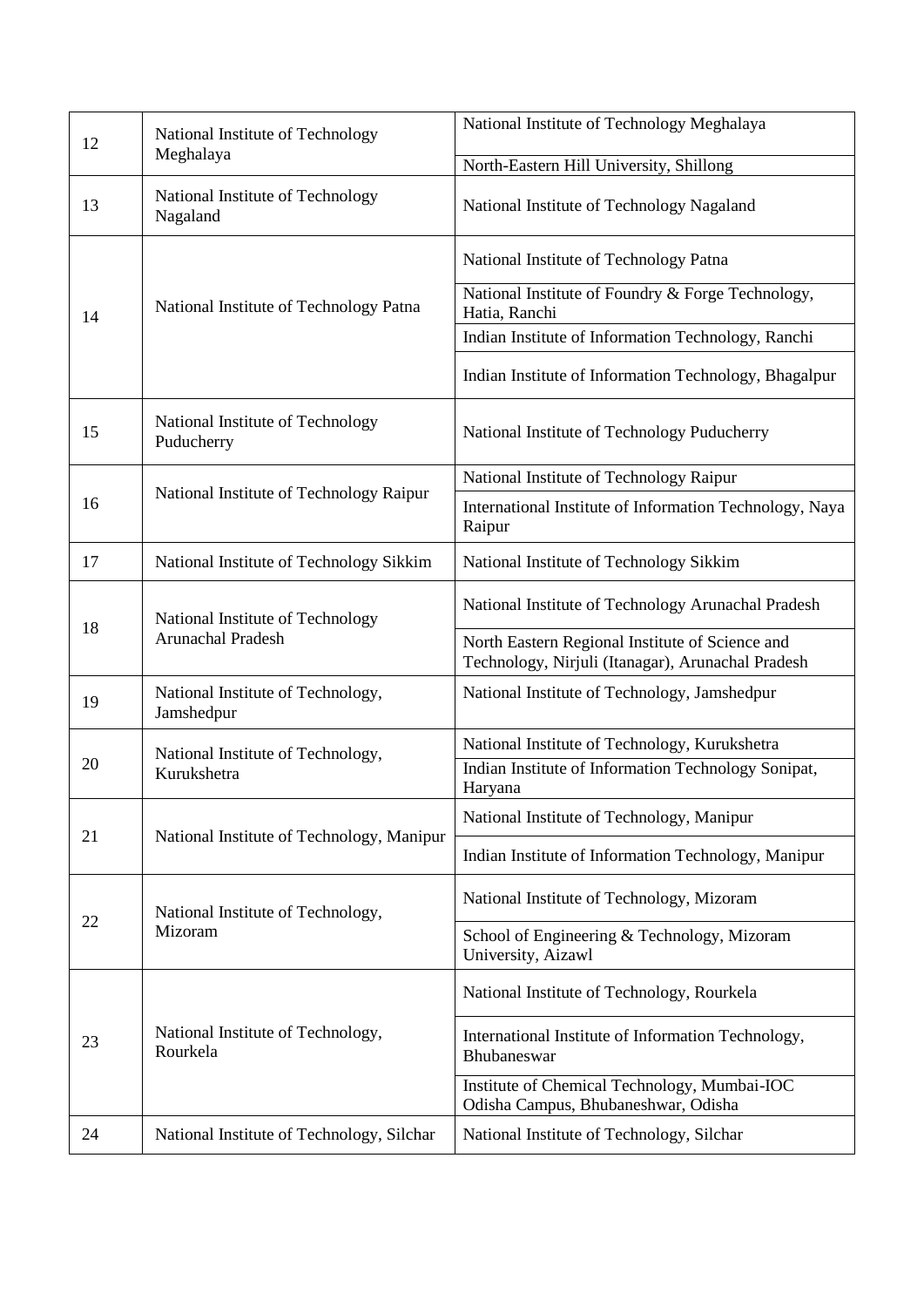| 25 | National Institute of Technology, Srinagar                                             | National Institute of Technology, Srinagar                                                   |
|----|----------------------------------------------------------------------------------------|----------------------------------------------------------------------------------------------|
| 26 | National Institute of Technology,<br>Tiruchirappalli                                   | National Institute of Technology, Tiruchirappalli                                            |
|    |                                                                                        | Indian Institute of Information Technology,<br>Tiruchirappalli                               |
|    |                                                                                        | Indian Institute of Food Processing Technology,<br>Thanjavur, Tamil Naidu.                   |
| 27 | National Institute of Technology,<br>Uttarakhand                                       | National Institute of Technology, Uttarakhand                                                |
|    |                                                                                        | Hemvati Nandan Bahuguna Garhwal University,<br>Srinagar (Garhwal), Uttarakhand               |
| 28 | National Institute of Technology,<br>Warangal                                          | National Institute of Technology, Warangal                                                   |
|    |                                                                                        | Indian Institute of Information Technology Design &<br>Manufacturing Kurnool, Andhra Pradesh |
| 29 | Sardar Vallabh bhai National Institute of<br>Technology, Surat                         | Sardar Vallabhbhai National Institute of Technology,<br>Surat                                |
|    |                                                                                        | Institute of Infrastructure, Technology, Research and<br>Management-Ahmedabad                |
|    |                                                                                        | Indian Institute of Information Technology, Surat                                            |
| 30 | Visvesvaraya National Institute of<br>Technology, Nagpur                               | Visvesvaraya National Institute of Technology, Nagpur                                        |
|    |                                                                                        | Indian Institute of Information Technology, Nagpur                                           |
| 31 | Indian Institute of Engineering Science &<br>Technology, Shibpur                       | Indian Institute of Engineering Science and<br>Technology, Shibpur                           |
| 32 | Indian Institute of Information<br>Technology, Design & Manufacturing,<br>Kancheepuram | Indian Institute of Information Technology, Design &<br>Manufacturing, Kancheepuram          |
|    |                                                                                        | Indian Institute of Information Technology, Dharwad                                          |
| 33 | Birla Institute of Technology, Mesra,<br>Ranchi                                        | Birla Institute of Technology, Mesra, Ranchi                                                 |
| 34 | Shri Mata Vaishno Devi University, Katra,<br>Jammu & Kashmir                           | Shri Mata Vaishnov Devi University, Katra, Jammu &<br>Kashmir                                |
| 35 | Jawaharlal Nehru University, Delhi                                                     | Jawaharlal Nehru University, Delhi                                                           |
|    |                                                                                        | Indian Institute of Information Technology, Vadodara,<br>Gujrat                              |
|    |                                                                                        | Indian Institute of Information Technology, Vadodara<br>International Campus Diu(IIITVICD)   |
|    |                                                                                        | Central University of Rajasthan, Rajasthan                                                   |